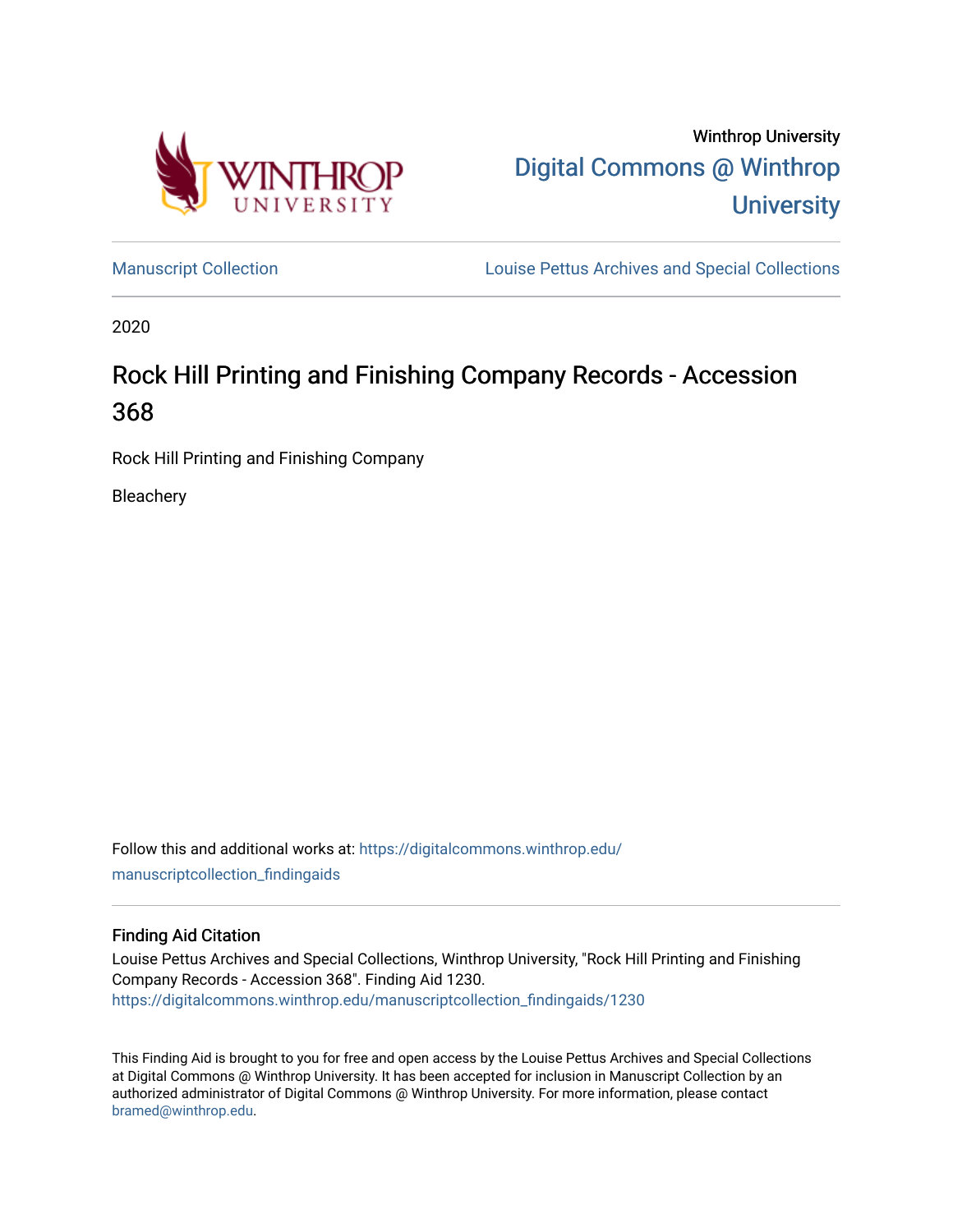### **WINTHROP UNIVERSITY LOUISE PETTUS ARCHIVES & SPECIAL COLLECTIONS**

# **MANUSCRIPT COLLECTION**

# **ACCESSION 368**

# **ROCK HILL PRINTING AND FINISHING COMPANY RECORDS**

1928-1960

1 Box, 5 Folders, and 1 bound volume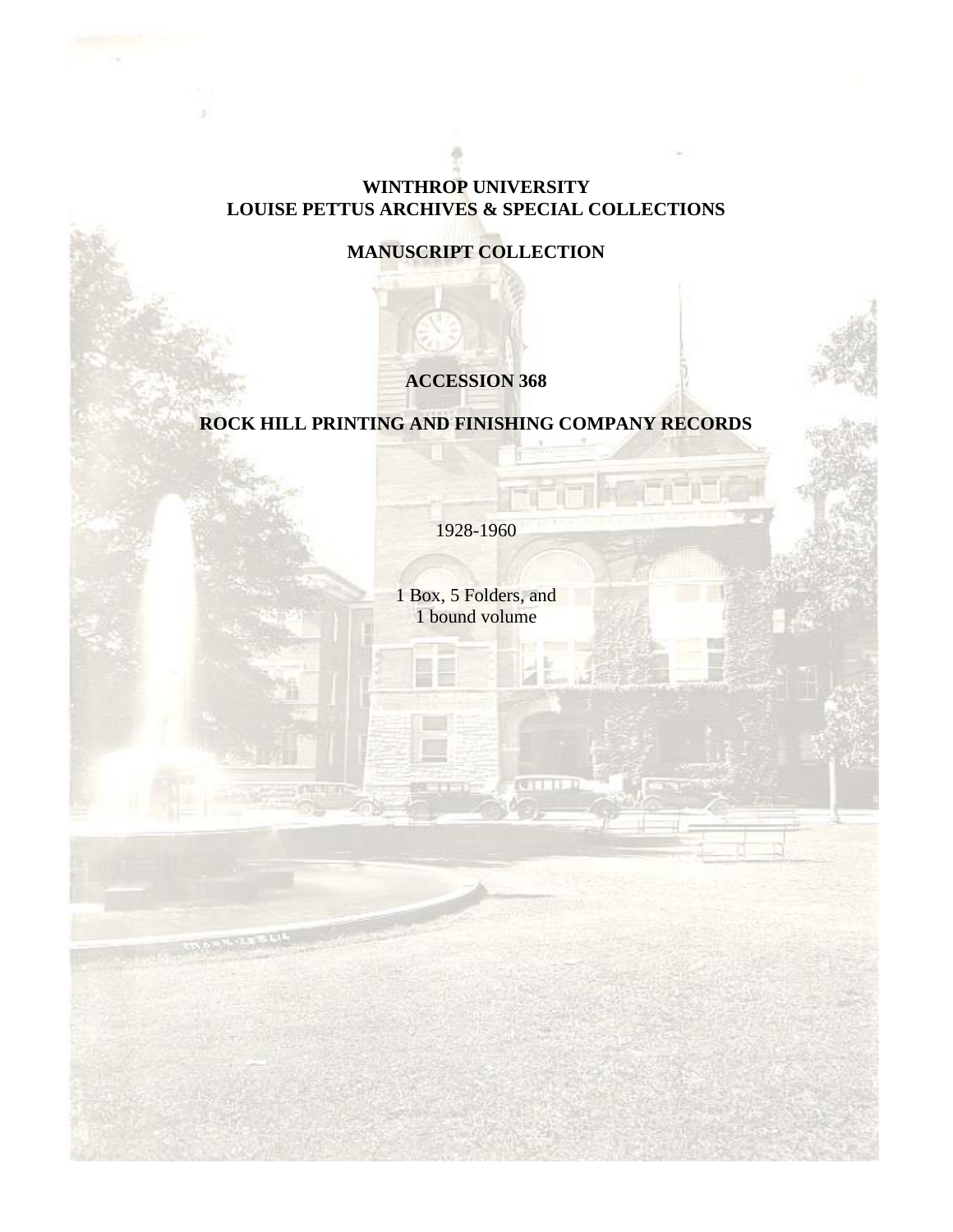#### **WINTHROP UNIVERSITY LOUISE PETTUS ARCHIVES & SPECIAL COLLECTIONS**

#### **MANUSCRIPT COLLECTION**

ADDITIONS:  $\qquad \qquad$  .

ACC. NO.: 368 PROCESSED BY: Fred Hembree NO. OF SECTIONS: 2

#### **ROCK HILL PRINTING AND FINISHING COMPANY RECORDS**

**I**

The records of the Rock Hill Printing and Finishing Company were deposited in the Archives on November 26, 1980 by the company's representative, Mr. William H. Grier. An addition of *25 Years of Progress and Quality* was donated by Jane Rawls of the College of Education of February 28, 2020.

> Linear feet of shelf space occupied: .25 Approximate number of pieces: 500

Restrictions: Open to researchers under the rules and regulations of the Louise Pettus Archives & Special Collections at Winthrop University.

Literary Rights: For information concerning literary rights please contact the Louise Pettus Archives & Special Collections at Winthrop University.

Notices were released to NUCMC on January 20, 1980 (see collection control file for any additional notices).

Scope and Content Note: **This collection is a valuable source on the history of the textile industry in Rock Hill and particular the Rock Hill Printing and Finishing Company's role in its development. Of particular interest is a scrapbook containing nearly a 100 photographs of the construction of the plant including aerial views. The scrapbook also contains many newspaper clippings from the period 1928- 1935 that details the construction of the plant and its early operation. Also included in the collection are copies of the newsletters,** *Newsy Notes* **and** *Reporter***, a 1943 publication picturing employees serving in the armed forces, and sixteen photographs taken at the foremen's outing at Joslin Park in May of 1958. Subjects of interest include the founding of the Lowenstein plant in Rock Hill, the direct effects of the New Deal on the workers of Rock Hill, and the strikes of the 1930's. The Rock Hill Printing and Finishing Company Plant was built in 1929 and was one of the most important industries in Rock Hill, SC throughout most of its history. The "Bleachery" as it was commonly called was a dominate figure in the Southern Textile industry and at its height of operation employed over 4000 people from Rock Hill and the surrounding area. The plant like many of today's textile companies has been shut down, formally closing its doors in 1999.**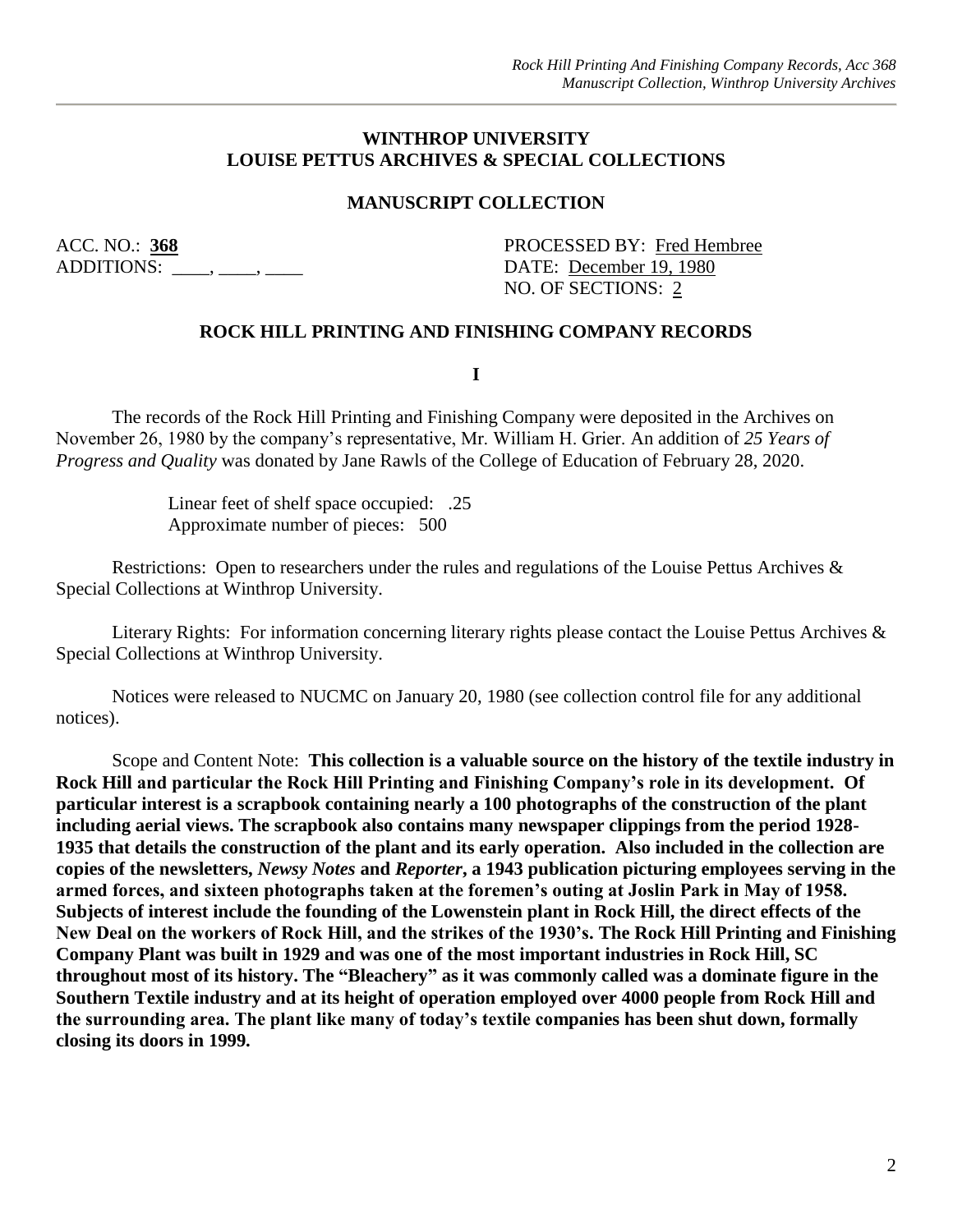Related Collections include:

- o *Bleachery Beacon* Newsletter Collection Accession 196
- o Rock Hill Printing and Finishing Company History- Accession 207
- o William H. Grier Papers Accession 567
- o Rock Hill Printing and Finishing Company Videos Accession 1587
- o Caroliniana file, York County, S.C. Industries.